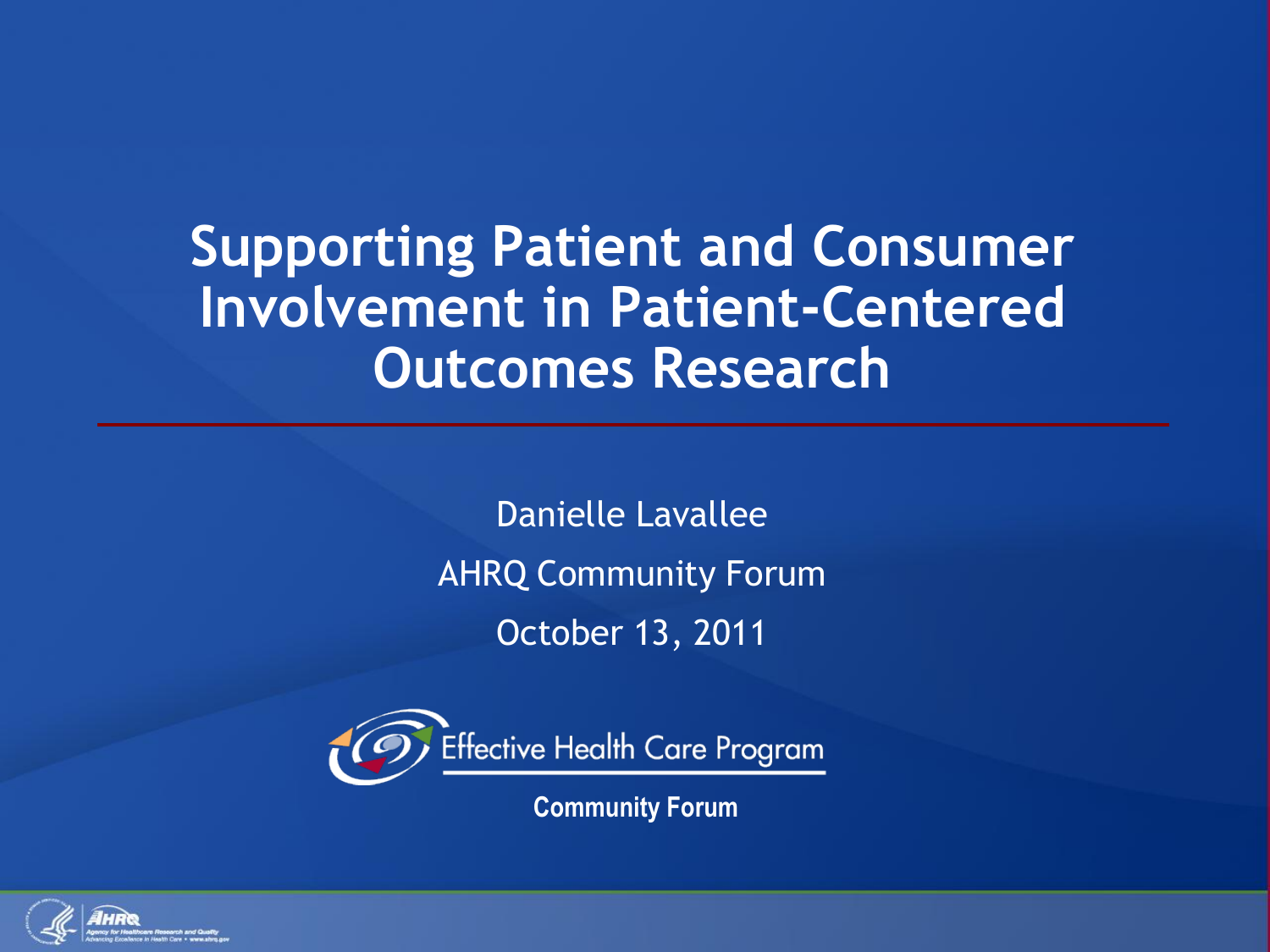### **Overview**

- **Provide a brief overview of the Agency for Healthcare Research and** Quality (AHRQ) Community Forum
- **Describe Community Forum efforts to broaden patient and consumer** involvement in the EHC Program

**Presentations** 

- ─ **Outreach to Patient and Consumer Representatives**
	- **Carolyn Branson, SRA International**
- ─ **Support for Patient and Consumer Representatives**
	- **Amy Bonoff, NBCC Project LEAD**
- ─ **Partnering with Patients to Disseminate Research Products**
	- **Lawrence Sadwin, American Heart Association**

#### $\blacksquare$  Q & A



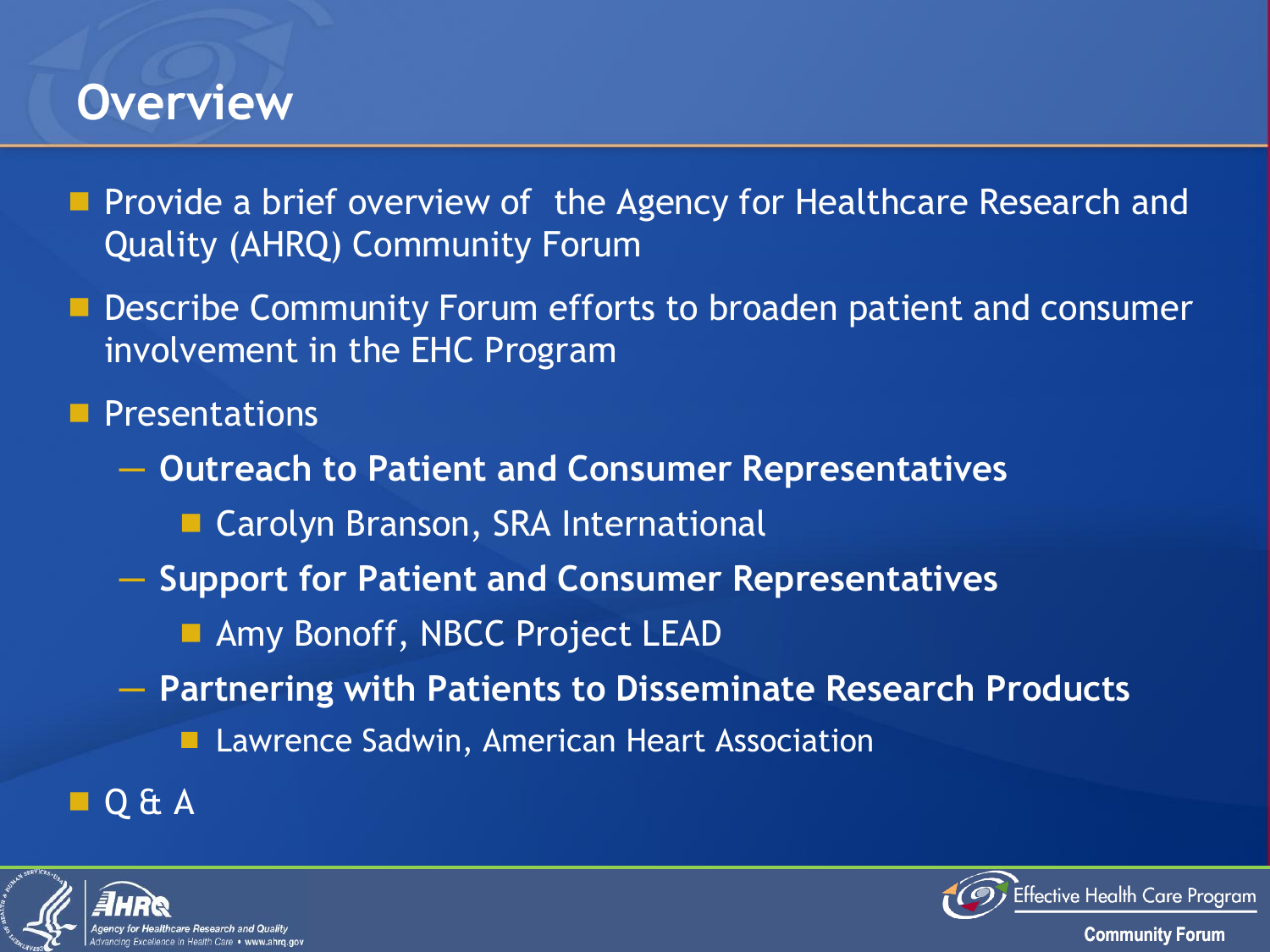#### **Goals**

**Understand approaches to effectively and efficiently** identify patient and consumer representatives;

**Describe approaches to best support and train patient** and consumer representatives; and

**Understand strategies for partnering with patients and** consumers in the translation and dissemination of research products.





Effective Health Care Program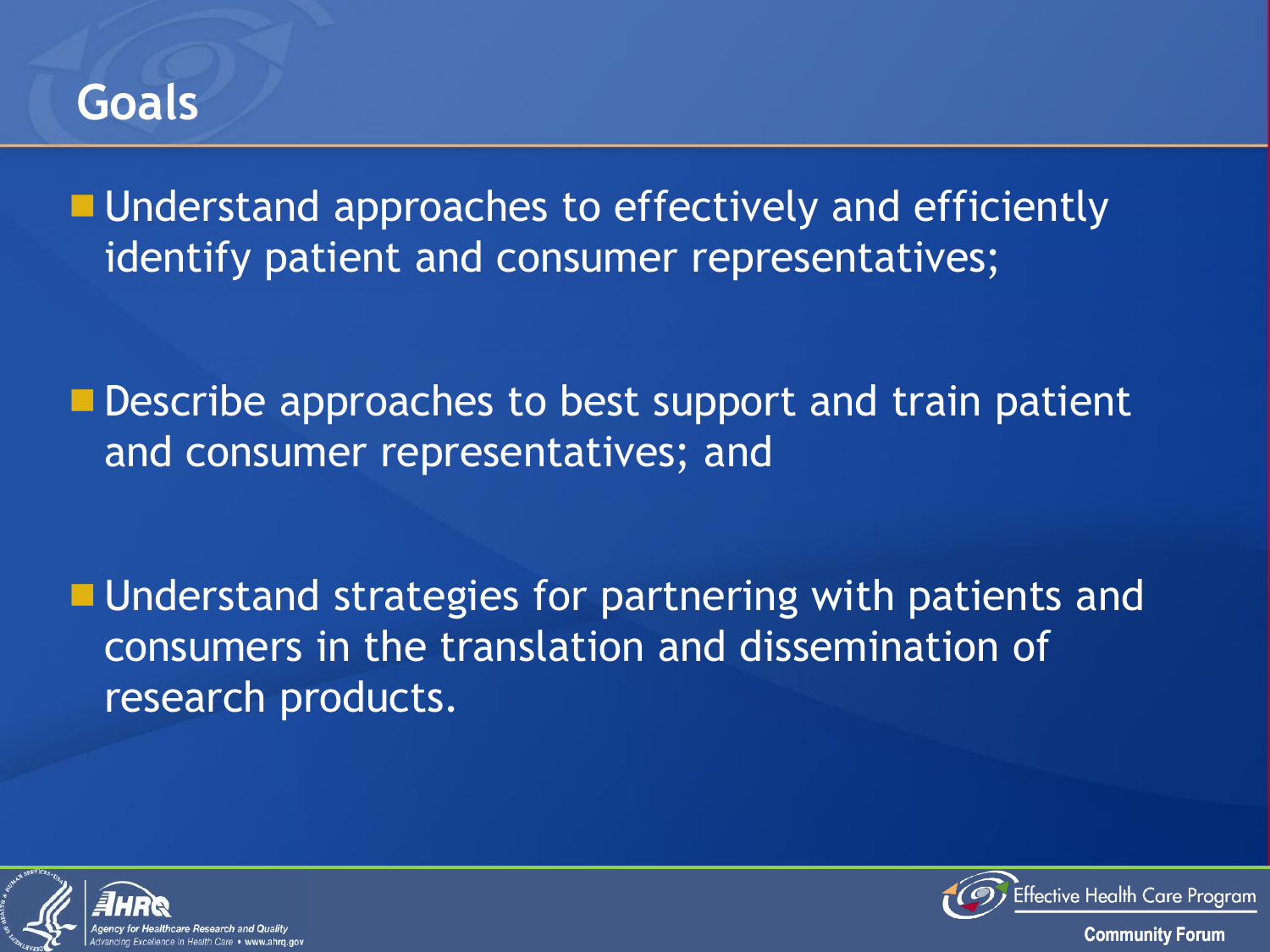**Part One: Explore the use of public deliberation** as a method for eliciting input from the public on health care issues, particularly in the conduct and use of CER.

─ Assess what is known about public deliberation

─ Conduct a large randomized controlled experiment of alternative methods of public deliberation



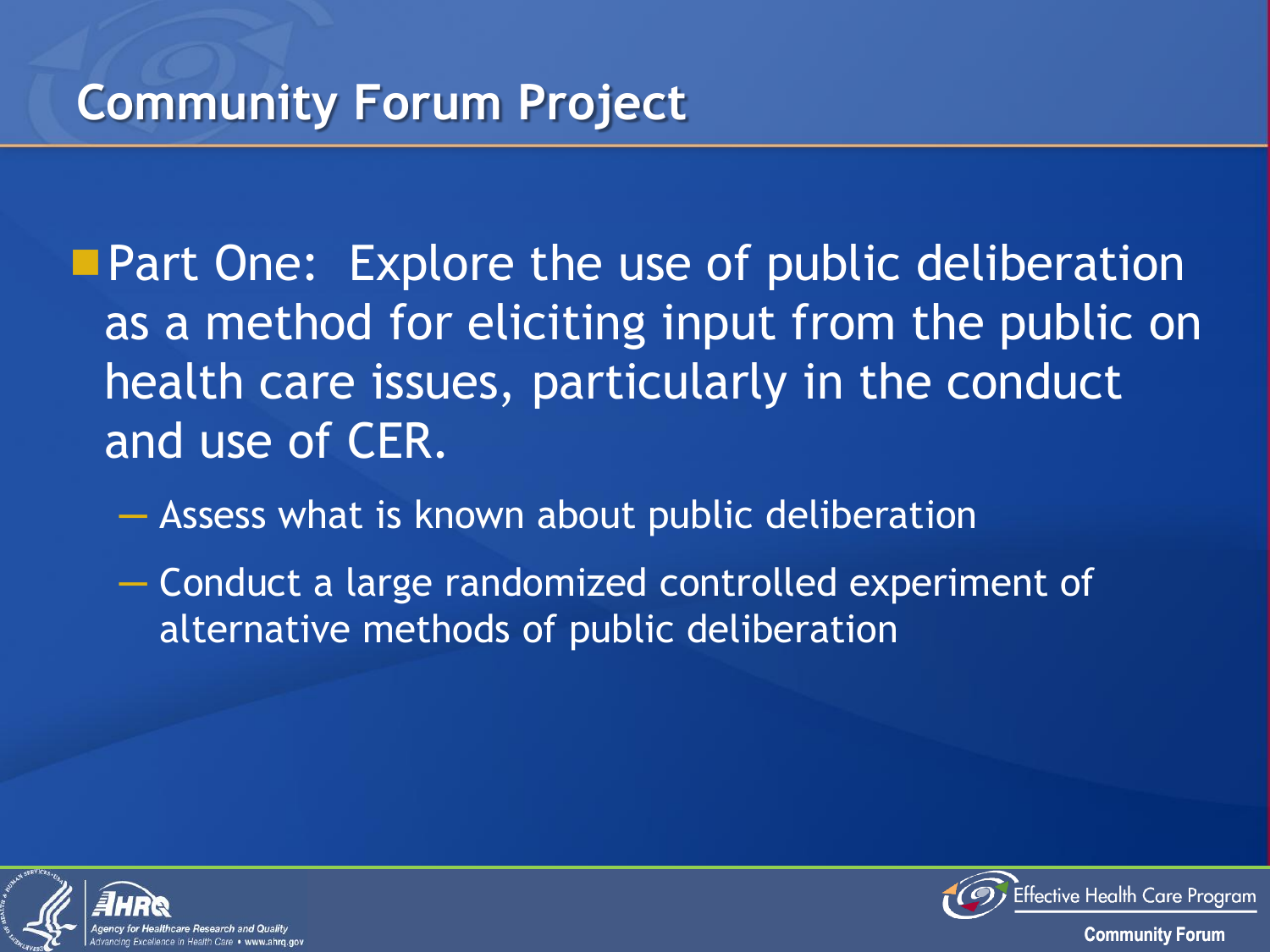## **Community Forum Project**

**Part Two: Support and enhance stakeholder** involvement in all aspects of AHRQ's expanded Effective Healthcare Program.

─ Collaborative partnership:

- **E** American Institutes for Research
- **E.** Center for Medical Technology Policy
- Consumers Union
- **AcademyHealth**



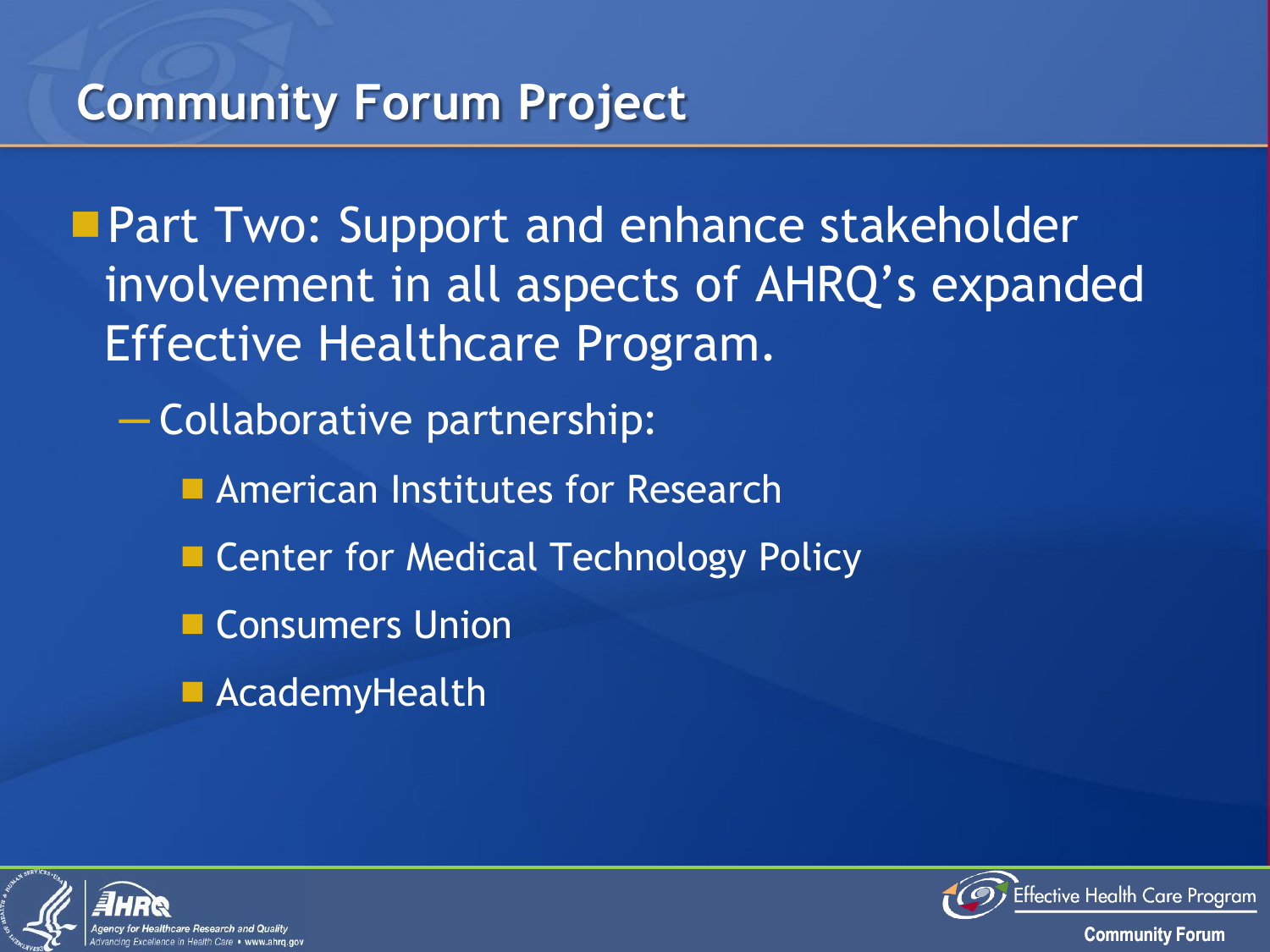## **Community Forum Project: Support patient and consumer participation**

**Understand best approaches to support patient** and consumer involvement

- Develop capacity building resources for patients, consumers and researchers
- $\blacksquare$  Identify and learn from other organizations who successfully involve the patients and consumers





ffective Health Care Program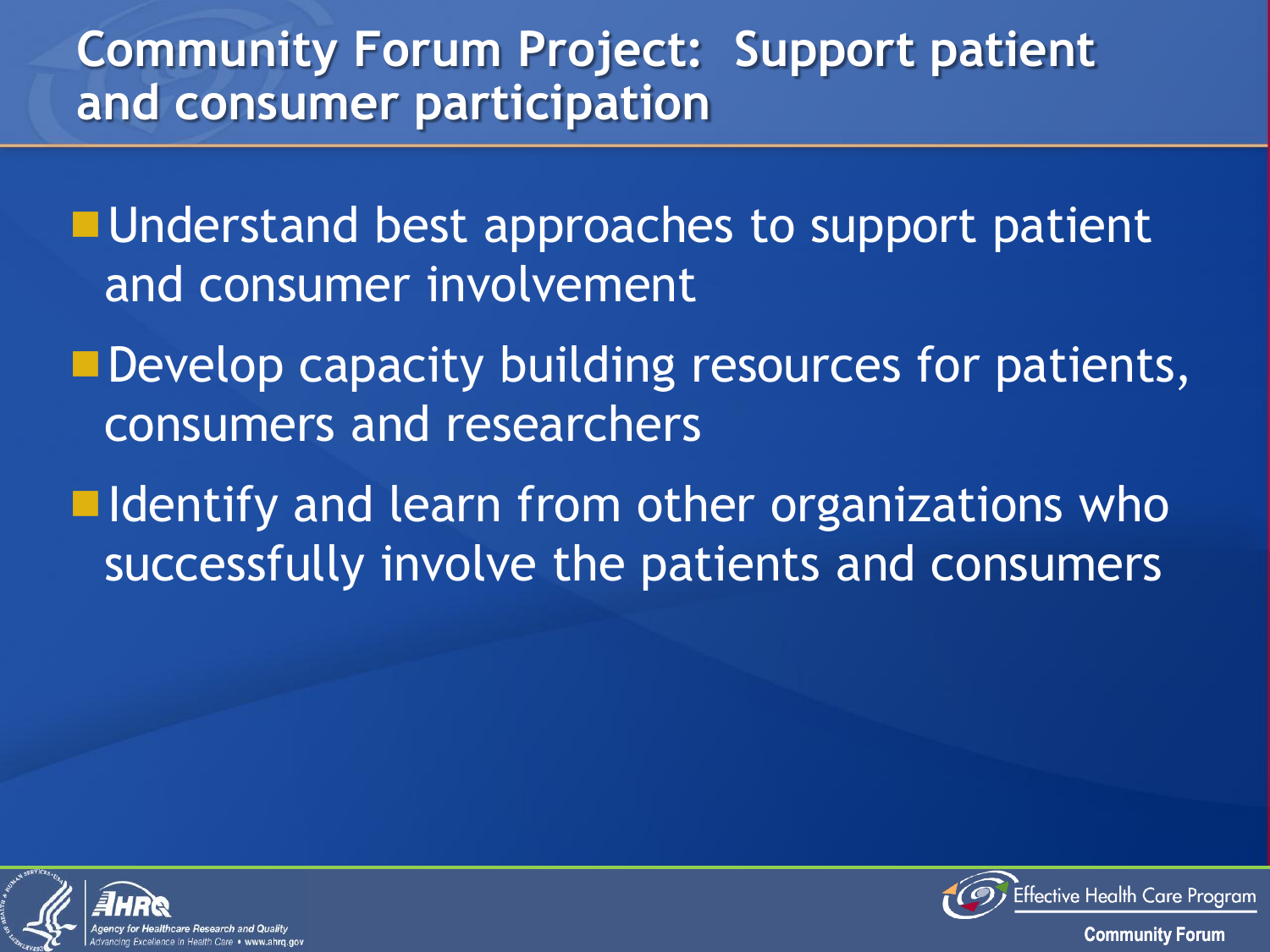## **Supporting Patient and Consumer Involvement**

| <b>Technical Expert Panel</b> | <b>Affiliation</b>                                   |
|-------------------------------|------------------------------------------------------|
| (TEP) Members                 |                                                      |
| Amy Bonoff                    | <b>National Breast Cancer Coalition Project LEAD</b> |
| Carolyn Branson               | <b>SRA International</b>                             |
| Deborah Collyar               | Patient Advocates in Research (PAIR)                 |
| Virna Elly                    | Patient Advocate                                     |
| Nancy Fitton                  | <b>Consumers United for Evidence-Based</b>           |
|                               | Healthcare CUE)                                      |
| Peg A. Ford                   | Patient Advocate, Ovarian Cancer Advocacy            |
|                               | <b>Alliance</b>                                      |
| Andrea Furia-Helms            | FDA Patient Representative Program                   |
| Lawrence Sadwin               | Patient Advocate, American Heart Association         |
| John Santa                    | <b>Consumers Union</b>                               |
| Jennifer Sweeney              | National Partnership for Women                       |





Effective Health Care Program